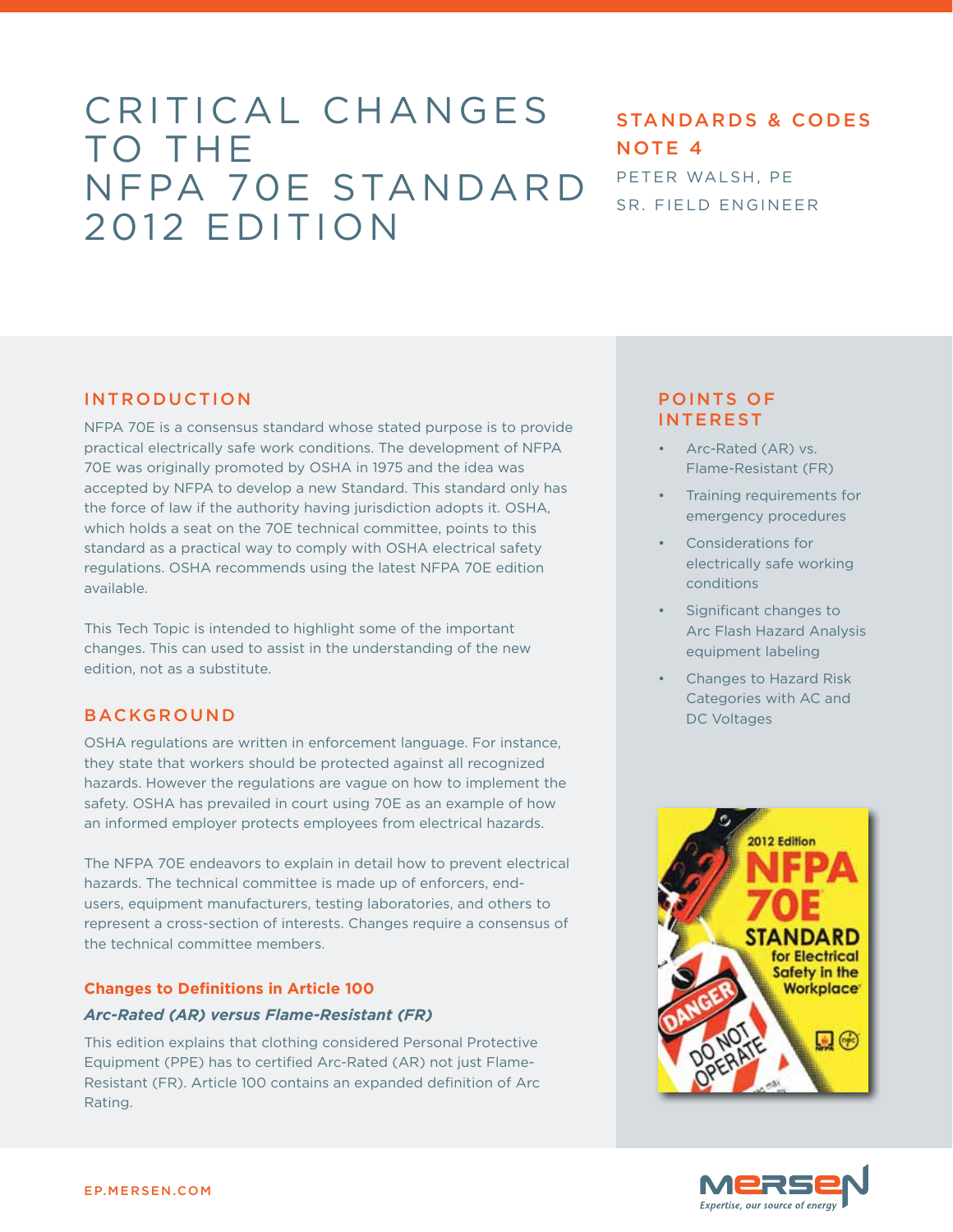Many trades have the occasion to use FR clothing for their hazards. The hazard of arc flash requires different construction and properties than just flame resistance. NFPA 70E terminology of FR was replaced with AR throughout the new edition.

#### *Arc Flash Protection Boundary is now Arc Flash Boundary*

The word "Protection" was deleted and a new informational note added. The note explains a second degree burn is possible with as few as 1.2 cal/cm2.

#### **Addition of Article 105**

#### *Application of Safety-Related Work Practices*

This new article is an introduction to Chapter One. Most of this already existed in Article 110, but it was separated into Article 105.

#### **Changes to Article 110**

#### *Paragraph 110.1(C)(1) – Relationships with Contractors*

The required meeting between host employer and external contractor now has to be documented.

## *Paragraph 110.2(C) – Training Requirements for Emergency Procedures*

Employees who are electrically qualified or are responsible to respond to an electrical accident have another certification requirement. Automatic



external defibrillator (AED) training shall be certified by the employer annually in addition to the prior resuscitation and CPR training.

#### *Paragraph 110.2(D)(1)(f) – Qualified Person Training Compliance*

The employer shall use regular supervision or inspections on at least an annual frequency to determine employee compliance with this standard. The OSHA law of CFR 1910.269(a)(2)(iii) is stricter, requiring supervision AND inspections.

#### *Paragraph 110.2(D)(3) – Employee Retraining*

In addition to retraining for non-compliance, new equipment, or unfamiliar procedures, retraining shall be performed every three years or more frequently.

#### *Paragraph 110.2(E) – Training Documentation*

The employer must now retain a description of training content in addition the employees' names and date of the training.

#### *Paragraph 110.3(H) – Electrical Safety Auditing*

This new section requires the employer's electrical safety program be audited at least every three years. This audit is to include field work, not just a review of paperwork. If discrepancies are identified in the audit, appropriate changes in training or procedures shall be implemented. The audit shall be documented.

#### *Paragraph 110.4(C) – Ground-Fault Circuit-Interrupter (GFCI) Protection*

Wherever GFCI protection is required by other

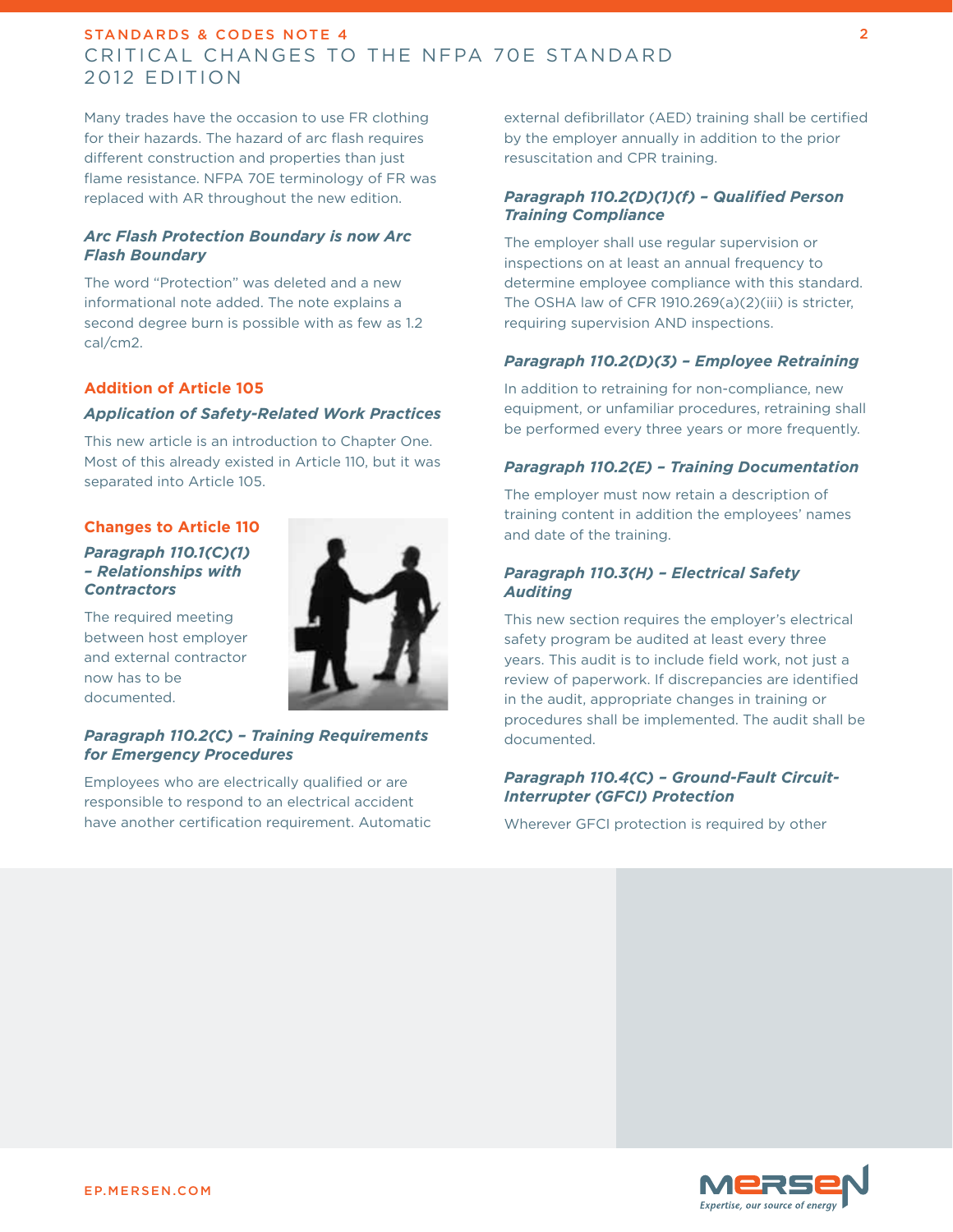applicable standards, it is also required by 70E. Similar to OSHA requirements, outdoor use of portable equipment supplied by 125 volt 15-, 20-, or 30-amp circuits shall be protected by GFCIs. With other outdoor equipment an assured grounding conductor program shall be implemented. [An example of a program is in the NEC 590.6(B)(2).]

#### *Paragraph 110.5 – Excavation of Underground Electrical Lines*

If there is a reasonable possibility that excavation could contact an electrical line or equipment, the owners of the equipment shall be contacted to determine and mark the location and hazards. Then a hazard analysis shall be performed for safety practices during the excavation.

#### **Changes to Article 130 – Arc Flash Hazard Analysis**

#### *Paragraph 130.2 – Electrically Safe Working conditions*

There were revisions in the arrangement of this Article. This paragraph could require placing the equipment into an electrically safe work condition more often. If the employee will be within the limited approach boundary, or the employee is interacting with equipment that has an increased chance of creating an arc flash, the equipment must be de-energized. An example is switching a circuit breaker that has not been properly maintained.

#### *Paragraph 130.2(B)(1) – When an Energized Electrical Work Permit is Required*

Now the energized work permit will be required when an employee is working within the limited

approach boundary or the arc flash boundary. This is still subject to the prior exceptions such as diagnostic work.

## *Deletion of Former Paragraph 130.3 Exception No. 1*

The prior edition did not require arc flash hazard analysis for certain circuits 240 volt and less supplied by small transformers. This exception was rescinded. Now in 130.5 Informational Note No. 5 it refers to the IEEE 1584 Standard for any details regarding these circuits.

#### *Paragraphs 130.4(B) and (C) – DC Shock Protection Boundaries*

DC shock protection information was added to the new table 130.4(C)(b). It has the same format as the AC table which is table 130.4(C)(a).

#### *Paragraph 130.5(B)(1) – PPE Selection with Calculated Arc Flash Hazard Analysis*

A new sentence in the prior informational note refers to new Table H.3(b) for selecting PPE based on calculations of incident energy. This new table is included in Informative Annex H.3. This was added to clarify the difference between selecting PPE based on the table method versus the calculation method.

#### *Paragraph 130.5(C) – Arc Flash Hazard Analysis Equipment Labeling*

The required labeling has significantly changed. The 2009 edition started the requirement for arc flash analysis equipment labeling. This prior edition only required field marking on equipment displaying available incident energy or required level of PPE.

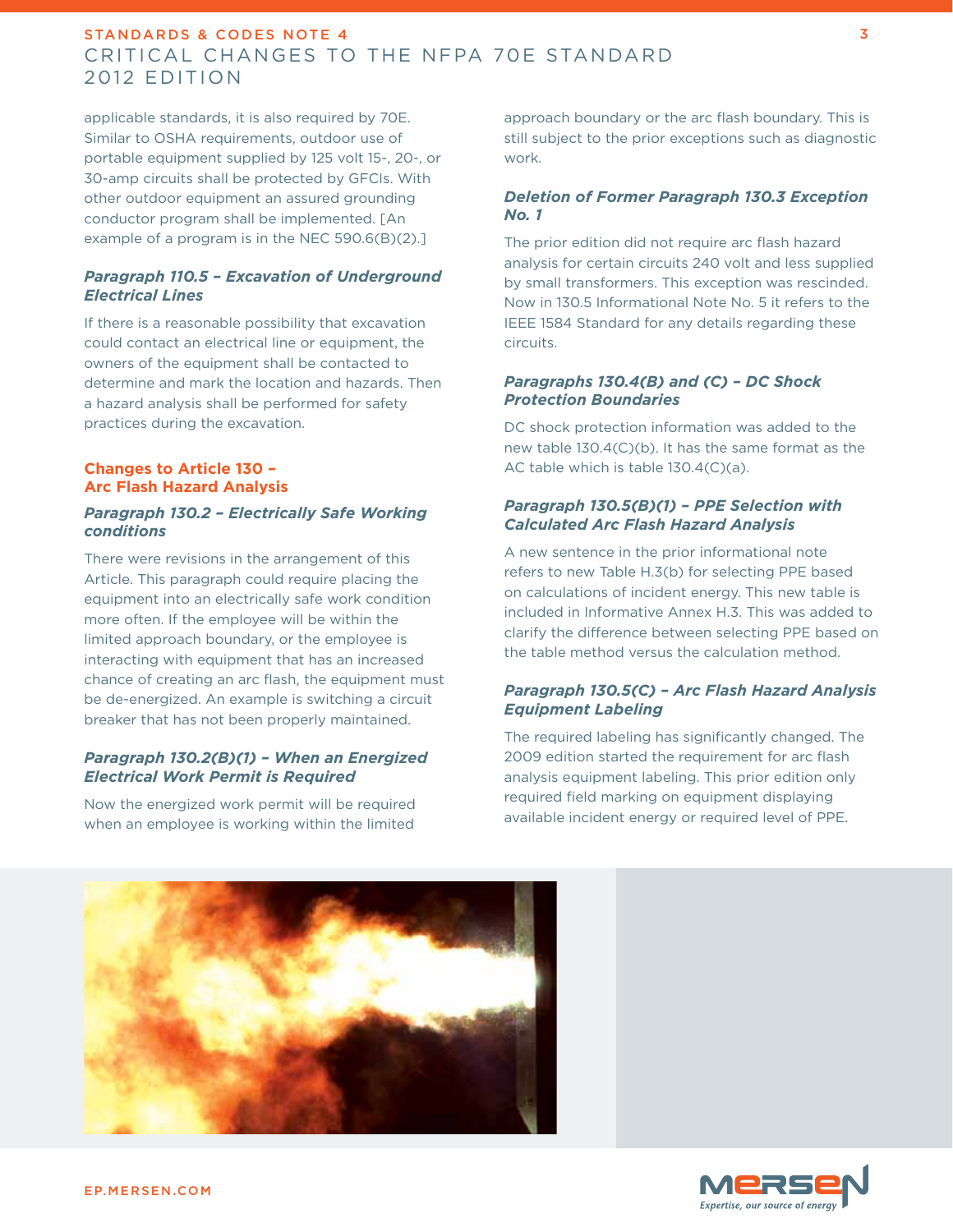The new edition is more specific with the equipment requiring labels. Only equipment that would be worked on in an energized state requires the labeling.

The labels have to include the following three lines of information

- 1. At least one of the following
	- a. Available incident energy and the corresponding working distance or
	- b. Minimum arc rating of clothing or
	- c. Required level of PPE or
	- d. Highest Hazard/Risk Category (HRC) for the equipment
- 2. Nominal system voltage
- 3. Arc flash boundary

The one exception is that if the labels were applied prior to September 30, 2011, they are acceptable if they contain the available incident energy or required level of PPE.



The method of calculating and supporting data shall be documented.

#### *Paragraph 130.7(A ) and (C)(15) Informational Notes 2 – Safe Normal Operation of Equipment*

The informational note of 130.7(A) declares that properly maintained electrical equipment rated not more than 600 volts is not likely to present a hazard to workers. This contrasts with Informational Note 2 of section 130.7(C)(15) where the equipment is expected to change state. In this case the equipment closed doors do not provide enough protection without PPE.

#### *Paragraph 130.7(C)(5)– Additional Requirement for Hearing Protection*

Employees shall wear hearing protection when working within the arc flash boundary. The existing requirement has been to wear hearing protection in HRC 0 or higher locations if performing a listed task..

#### *Paragraph 130.7(C)(9)– Restriction with Arc Rated Clothing Systems Using other Clothing*

The rating of a clothing system can not be increased by use of non-arc rated clothing.

#### *Paragraph 130.7(C)(10)(b)– New Requirements for Head Protection*

An arc rated balaclava or arc rated hood shall be worn when the back of the head is within the arc flash boundary. An arc rated hood shall be worn when the hazard exposure is over 12 cal/cm2.

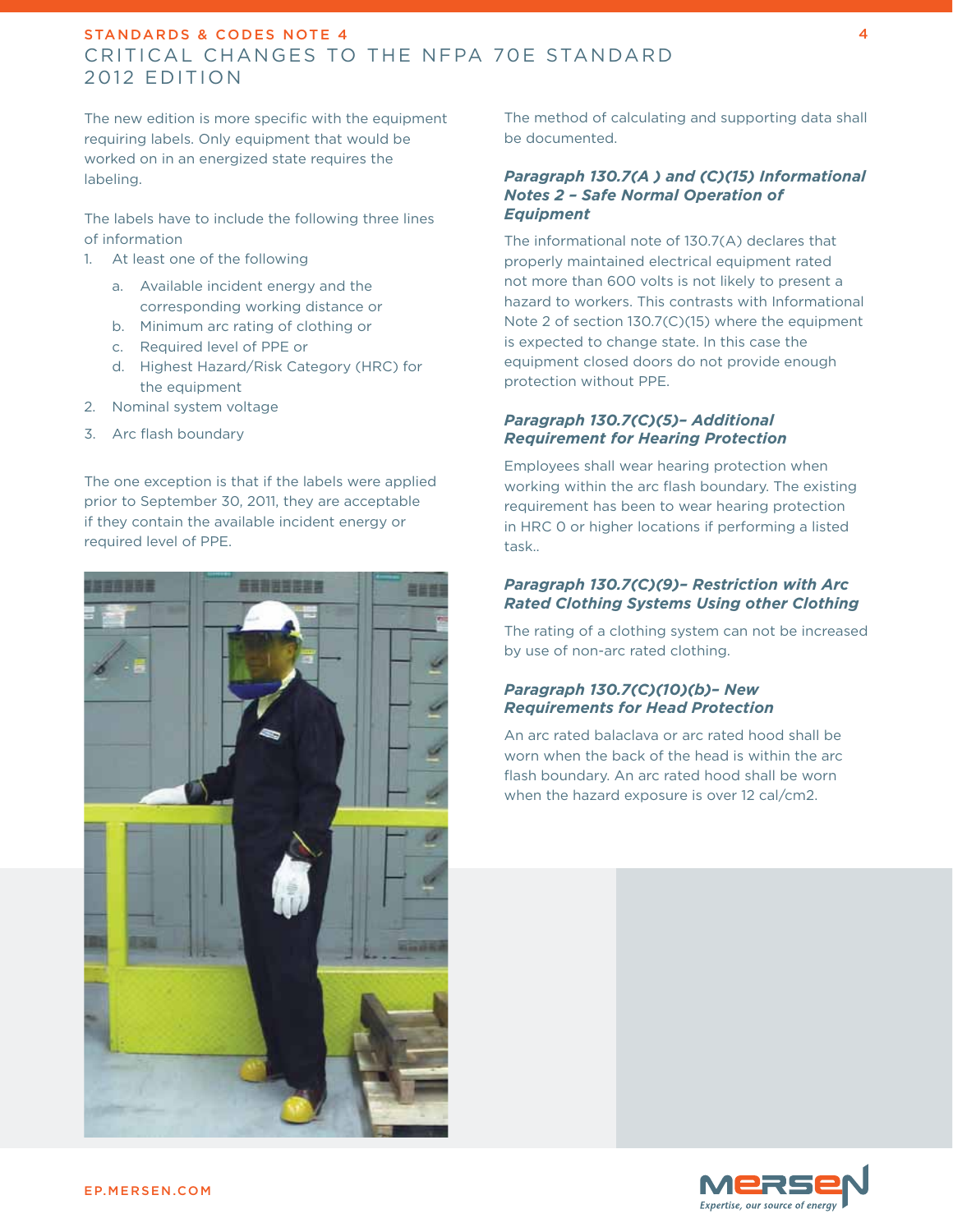#### *Paragraph 130.7(C)(10)(d)– Modified Requirements for Hand Protection*

The requirement for leather gloves or FR gloves was changed to heavy duty leather gloves or arc rated (AR) gloves. The Informational Note describes what is considered a heavy duty leather glove.

#### *Table 130.7(C)(15)(a)– Hazard Risk Categories with AC Voltages*

This table name was changed from 130.7(C)(9) to 130.7(C)(15)(a). The content changed as follows:

- 1. The conditions of applicability were relocated from footnotes to the equipment headings. For example, a panelboard with voltages >240 up to 600 has a maximum of 25kA short current available, maximum clearing time of upstream protection of 2 cycles, and a minimum working distance of 18 inches. If the equipment does not conform to the conditions, the calculation method must be used for incident energy analysis per 130.7(C)(15).
- 2. The equipment descriptions now include the arc flash boundary distance based on the conditions of applicability.
- 3. The hazard risk category (HRC) 2\* was replaced with HRC 2. In essence HRCs 2 and 2\* were combined and the stricter PPE requirements of HRC 2\* now apply to the HRC 2.
- 4. The prior equipment category of "Panelboards or Switchboards Rated >240 V and up to 600 V" was modified to "Panelboards or other equipment rated >240 V and up to 600 V," deleting "Switchboards."

5. The equipment category 600 V class motor control center (MCC) was split into to two sections with differing conditions. The first category pertains to working within the buckets. The second section pertains to interacting with a bus.

#### *Table 130.7(C)(15)(b)– New - Hazard Risk Categories with DC Voltages*

A new table for hazard risk categories was added for DC equipment. It is in a similar format as the AC equipment table. The maximum voltage range included is 600 volts DC. Guidance is given in Informative Annex D in section D.8 on calculating DC incident energy where the equipment is not covered in the new table.

## **Changes to Chapter 2 – Safety Related Maintenance Requirements** *Section 205.2– Single Line Diagram*

The added requirement states that, "A single-line diagram, where provided for the electrical system, shall be maintained in a legible condition and shall be kept current." This is not requiring a single-line diagram, but if one is used, it has to be readable and be updated.

![](_page_4_Picture_14.jpeg)

![](_page_4_Picture_15.jpeg)